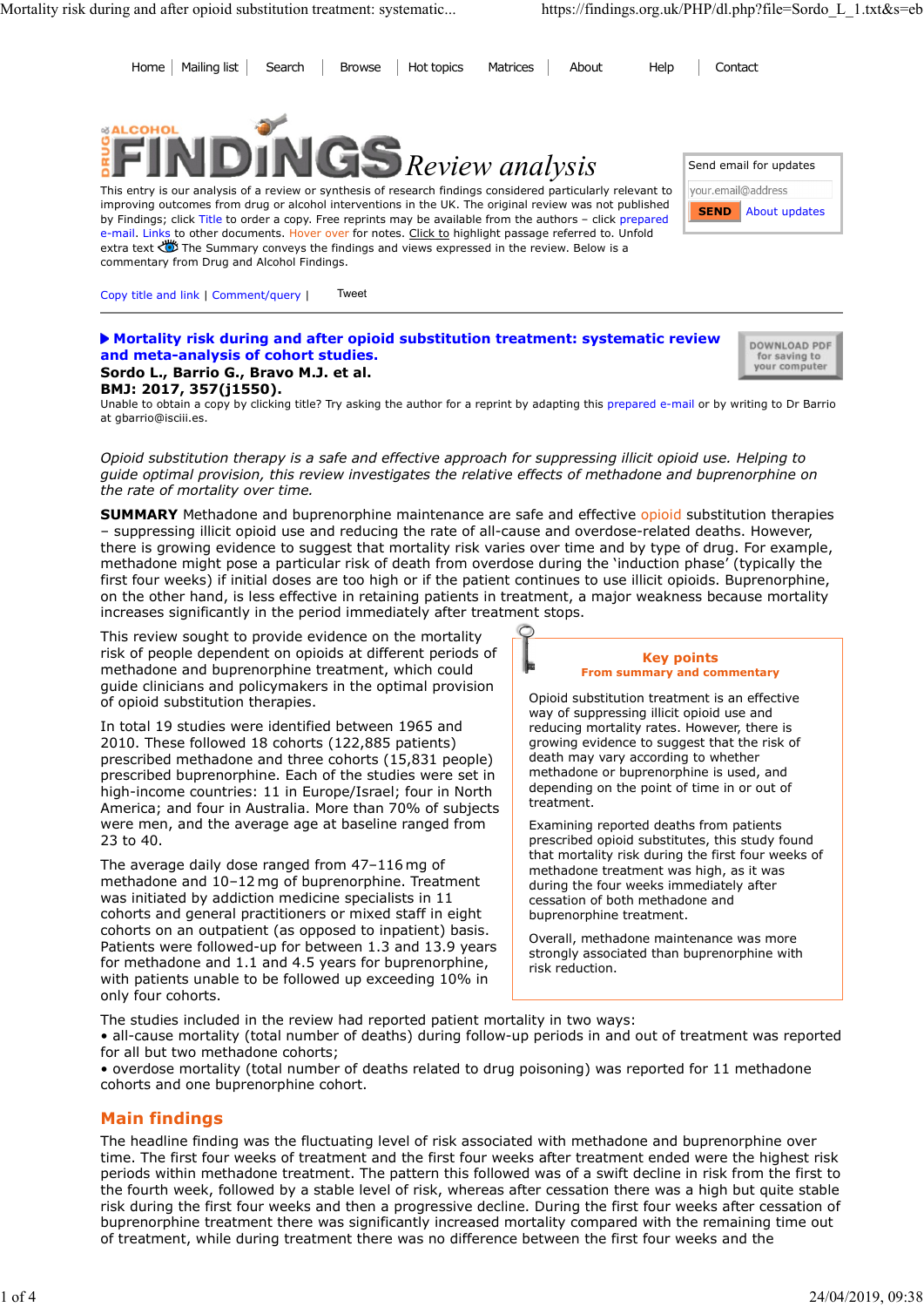remaining time in treatment.

For methadone, while all-cause mortality rates varied significantly across the 16 cohorts, rates were consistently higher out of treatment than in treatment. The mortality rate in treatment was less than a third of the rate out of treatment, with the greatest difference in deaths from overdose. The mortality rate was higher during the first four weeks of treatment, the equivalent of 11 deaths among 1000 people over a year (`11 deaths per 1000 person-years'), than the remainder of time in treatment, and during the first four weeks after cessation of treatment (32 deaths per 1000 personyears) than in the remainder of time out of treatment (14 deaths per 1000 person-years). After excluding a high-risk cohort of injectors who were receiving antiretroviral medication for HIV, the allcause mortality rates were 11 deaths per 1000 person-years in the first four weeks and six deaths per 1000 person-years over the remaining time on methadone treatment. Mortality risk during and after opioid substitution treatment: systematic... https://findings.org.uk/PHP/dl.php?file=Sordo\_L\_1.txt&s=eb<br>remaining time in treatment.<br>For methadone, while all-cause mortality rates varied sig

Opioid substitution treatment with buprenorphine was also associated with a reduction in mortality relative to not being in treatment. However, unlike methadone, buprenorphine induction and the rest of treatment had a similar level of risk (four deaths per 1000 person-years), consistent with its safety profile. The risk after cessation was higher during the first four weeks out of treatment (32 deaths per 1000 person-years) than the remainder of time out of treatment (11 deaths per 1000 person-years). While the absolute difference in death rate out versus in treatment was not statistically significant, the ratio of deaths out versus in treatment was statistically significant.

At four and 10 deaths per 1000 person-years in versus out of treatment, the overall rate of mortality for buprenorphine patients was much lower than the equivalent figures of 11 and 36 for methadone patients. However, the *reduction* in deaths associated with being in treatment was greater for methadone, in respect of which there were over three times (3.2) more deaths out versus in treatment, while for buprenorphine the ratio was just over two (2.2).

For overdose deaths in particular, among methadone patients the three and 13 deaths per 1000 person-years in versus out of treatment equated to nearly five times (4.8) more deaths when out of treatment – a greater reduction in deaths associated with being in treatment than for overall deaths. Similar figures were available for just one buprenorphine cohort, among whom there were one and five fatal overdoses per 1000 person-years in versus out of treatment.

Mortality rates across periods in and out of treatment were significantly higher in methadone cohorts that mostly enrolled opioid injectors who were positive for HIV than in studies including both injectors and non-injectors, and marginally higher in studies conducted in Europe and North America than in Australia.

# The authors' conclusions

The level of risk associated with methadone and buprenorphine fluctuates over time. For patients receiving methadone, a period of particularly high risk is the induction phase, and for both methadone and buprenorphine patients, there is an elevated risk immediately after leaving treatment – one of the implications of this being that as some patients cycle in and out of opioid substitution treatment they may be exposed to repeated periods of high risk for mortality.

There was greater variability in risk for methadone, consistent with previous findings. The increased risk during the first few weeks of methadone treatment could be explained by an accumulation of methadone that exceeds the opioid tolerance level (the average elimination half-life for methadone is 22 hours), as opioid tolerance does not seem to fully protect against respiratory depression. Psychological factors and co-occurring use of other respiratory-depressant drugs or cocaine could also play a role.

The bulk of evidence in the featured review was drawn from studies in similar settings, somewhat limiting the applicability of the findings outside of these contexts. For example, 96% of deaths and 98% of person-years came from Australian studies. Therefore the conclusions remain tentative until further studies are undertaken to examine this issue in varied treatment settings, ruling out or ruling in differences in mortality reflecting differences in:

• characteristics of patients (eg, age, severity of opioid dependence, injecting drug use, other drug use, and patient preference);

• characteristics of treatment (eg, previous treatment, specialisation of the doctor who controls the treatment, dose, provision characteristics, and retention).

This review aimed to help guide clinicians and policymakers in the optimal provision of opioid substitution therapies. The findings indicated that there are key periods during which efforts should be focused on preventing drug-related deaths, and precautions taken to increase safety, including: • careful clinical assessment of opioid tolerance before onset of treatment to establish a safe induction dose;

• monitoring during the induction period, especially for methadone, with clinicians mindful that they may need to adjust dosage:

• monitoring mental/physical health problems;

- preventing the use of illicit opioids;
- considering buprenorphine induction followed by transition to methadone;
- educating patients about the risk of overdose risk and the use of take-home naloxone.

**FINDINGS COMMENTARY** Opioid substitution therapies are safe and effective approaches for reducing illicit opioid use and the risk of mortality. However, the protective effect is not consistent.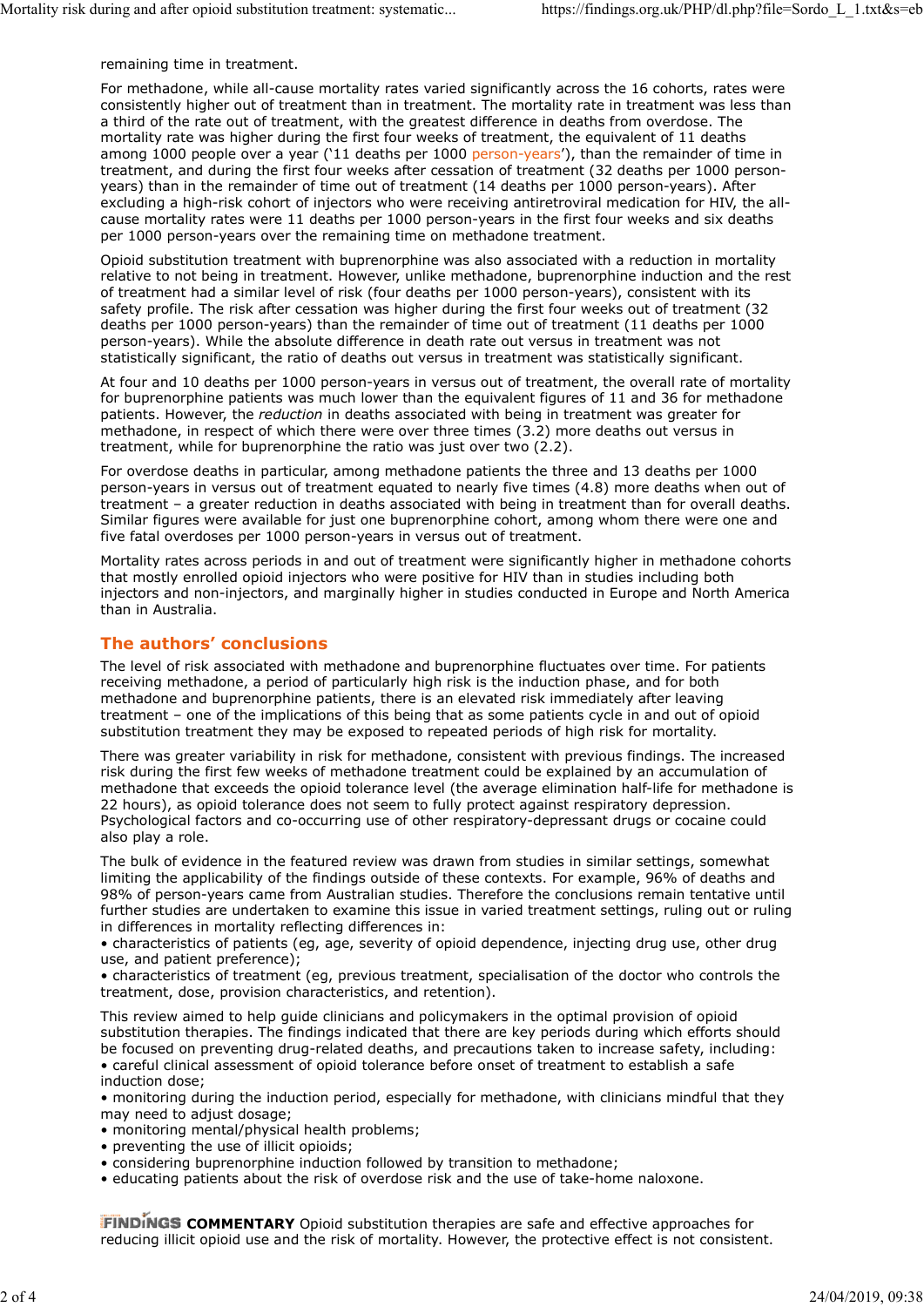Among people in methadone treatment, the induction phase is particularly high risk, and among people in both methadone and buprenorphine treatment, the time immediately after leaving treatment carries an elevated risk. Mortality risk during and after opioid substitution treatment: systematic...<br>
Among people in methadone treatment, the induction phase is particularly high risk, and<br>
among people in both methadone and buprenorphine treatm

Arguably the key message is: to prevent premature deaths among people who use drugs, the goal should not be to move people through treatment (ie, get them into and then out of opioid substitution treatment); efforts to improve retention are vital as a strategy to reduce mortality.

The review also contributed to the discussion about the relative benefits and drawbacks of methadone and buprenorphine, associated with their different properties:

• Methadone is a 'full opiate agonist', meaning it produces greater opiate-type effects the higher the dose.

• Buprenorphine is only a 'partial opiate agonist', creating a 'ceiling' of opiate-type effects – limiting the respiratory depression typically responsible for overdose deaths and attenuating the effect of 'on top' heroin use.

The findings indicated that the risk associated with methadone was more variable than buprenorphine, but ultimately methadone could be more clearly associated with reduced mortality among people dependent on opioids. The caveat for the latter point was that considerably less data was available on the impact of buprenorphine on overdose-related deaths than for the impact of methadone.

A study of patients in UK primary care found that buprenorphine conferred a lower risk of allcause and overdose-related mortality than methadone. However, this added protection was undermined by a shorter time in treatment – less than six months versus 12 months, meaning that the lower risk of drug-related deaths in the year after leaving treatment was to a degree counterbalanced by on average six months fewer in treatment. This suggested that across the population buprenorphine was unlikely to give greater overall protection because of the relatively short duration of treatment.

In 2002, giving an overview of clinical trials in the preceding decade that had established buprenorphine's safety and efficacy, Walter Ling wrote for Drug and Alcohol Findings that "once a maintenance dose is reached, buprenorphine and methadone perform comparably. However, with highly dependent patients, getting to this point appears somewhat more difficult with buprenorphine, and more patients drop out during induction." A 2008 analysis of the most clinically relevant studies of buprenorphine versus methadone maintenance treatment of opiate dependence further confirmed that buprenorphine has slightly less 'holding power', but that among patients who are retained, there are equivalent reductions in the illegal use of opiate-type drugs. The findings subsequently informed UK treatment guidelines (published in 2007, and then updated in 2017).

Importantly, and as unpacked in the Effectiveness Bank Drug Treatment Matrix, medications are never all there is to medical care. Even when they seem to be all there is, that in itself sends a message to the patient about how they are seen and valued by the service. Founded on a good relationship with the prescriber, effective prescribing requires the collaboration of the patient to stay in or complete treatment and help choose the medication and set an appropriate dose by disclosing their use or non-use of the medication, how they have reacted to it, and their non-prescribed drug use, while appropriate provision of ancillary support depends on a frank admission of needs. In particular, how long patients stay in treatment is related to the quality of their relationship with clinical staff, and retention is the main factor in the effectiveness of 'maintenance' treatments.

There is a wealth of information in the Effectiveness Bank about buprenorphine and methadone, and their relative safety and effectiveness, for which see this tailored search.

Last revised 24 April 2019. First uploaded 12 March 2019

▶ Comment/query

- Give us your feedback on the site (two-minute survey)
- Open Effectiveness Bank home page

Add your name to the mailing list to be alerted to new studies and other site updates

### Top 10 most closely related documents on this site. For more try a subject or free text search

REVIEW 2017 Supervised dosing with a long-acting opioid medication in the management of opioid dependence REVIEW 2014 Buprenorphine maintenance versus placebo or methadone maintenance for opioid dependence REVIEW 2010 A review of opioid dependence treatment: pharmacological and psychosocial interventions to treat opioid addiction

STUDY 2018 The impact of buprenorphine and methadone on mortality: a primary care cohort study in the United Kingdom

DOCUMENT 2014 Time limiting opioid substitution therapy

REVIEW 2014 A review of buprenorphine diversion and misuse: the current evidence base and experiences from around the world

DOCUMENT 2011 Buprenorphine/naloxone for opioid dependence: clinical practice guideline

DOCUMENT 2014 Consolidated guidelines on HIV prevention, diagnosis, treatment and care for key populations

STUDY 2015 Risk of mortality on and off methadone substitution treatment in primary care: a national cohort study